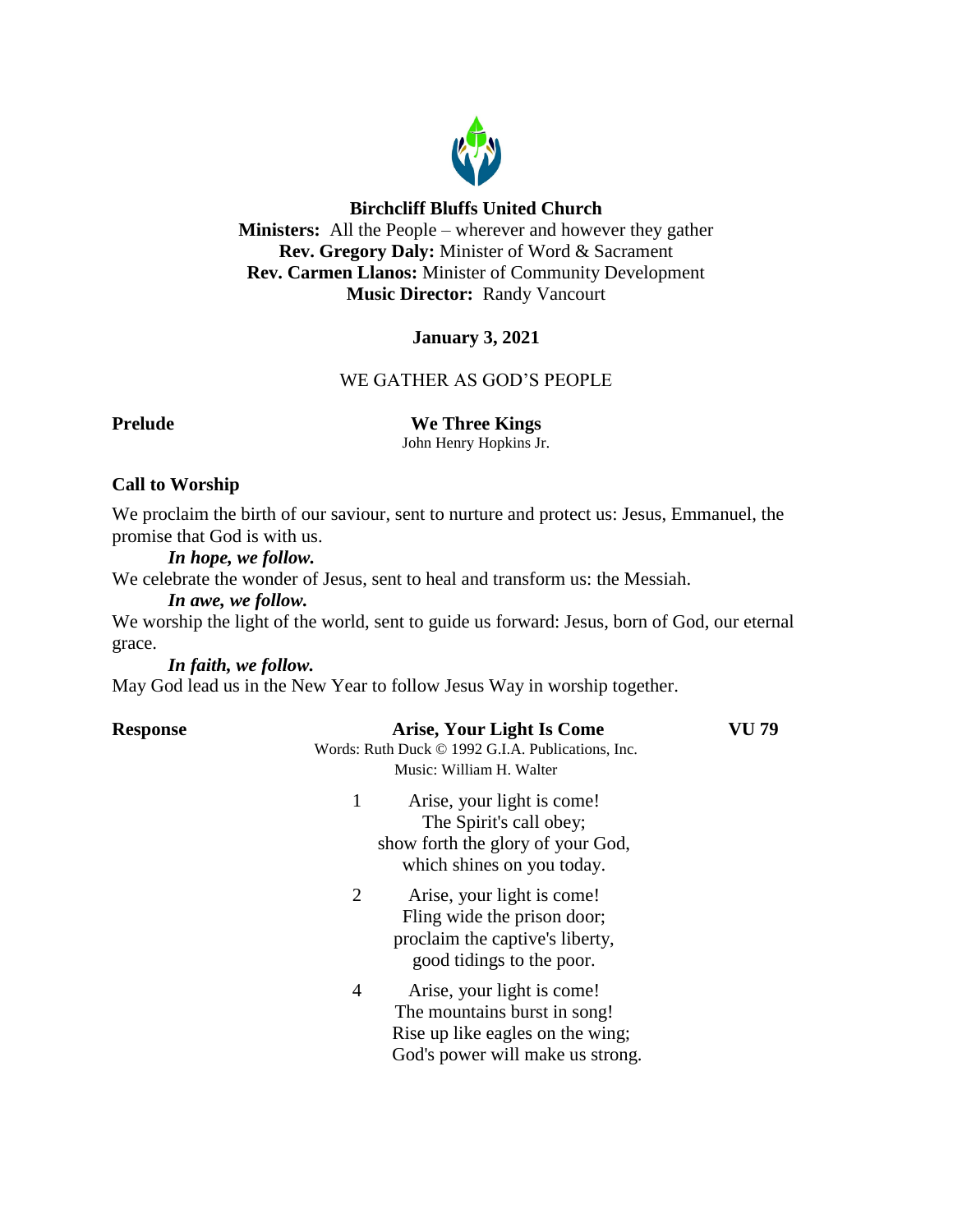# **Life & Work of the Church**

*Welcome to online worship*

# **Land Acknowledgement**

As we prepare for worship, we take a moment to acknowledge the sacred land beside the water on which Birchcliff Bluffs United Church stands. It has been a site of human activity for many thousands of years. This land is the territory of the Huron-Wendat and Petun First Nations, the Seneca, and most recently, the Mississauga's of the Credit and Scugog, part of the Williams Treaty. Today, the meeting place around Toronto is still the home to many Indigenous people from across Turtle Island. We are grateful for the opportunity to live and work on this territory. We seek to be mindful of broken





# **Candle Lighting**

covenants and the need to strive to make right with all our relations.

In the midst of shadows, or dazzled by the glare of lights we search for the Radiant One who gives life, hope, and joy. As we light this candle we encounter the light of Emmanuel, God with us, and warm to this light.

# **Opening Hymn All Poor Ones and Humble VU 68** Words: Katharine Emily Roberts & Dr. W. T. Pennar Davies © 1928 Oxford University Press Music: Welsh carol 1 All poor ones and humble and all those who stumble, come hastening, and feel not afraid; for Jesus, our treasure, with love past all measure, in lowly poor manger was laid. Though wise men who found him laid rich gifts around him, yet oxen they gave him their hay, and Jesus in beauty accepted their duty; contented in manger he lay. Then haste we to show him the praises we owe him; our service he ne'er can despise; whose love still is able to show us that stable, where softly in manger he lies. 2 The Christ Child will lead us, the Good Shepherd feed us and with us abide till his day. Then hatred he'll banish; then sorrow will vanish, and death and despair flee away. And he shall reign ever, and nothing shall sever from us the great love of our King; his peace and his pity shall bless his fair city;

his praises we ever shall sing.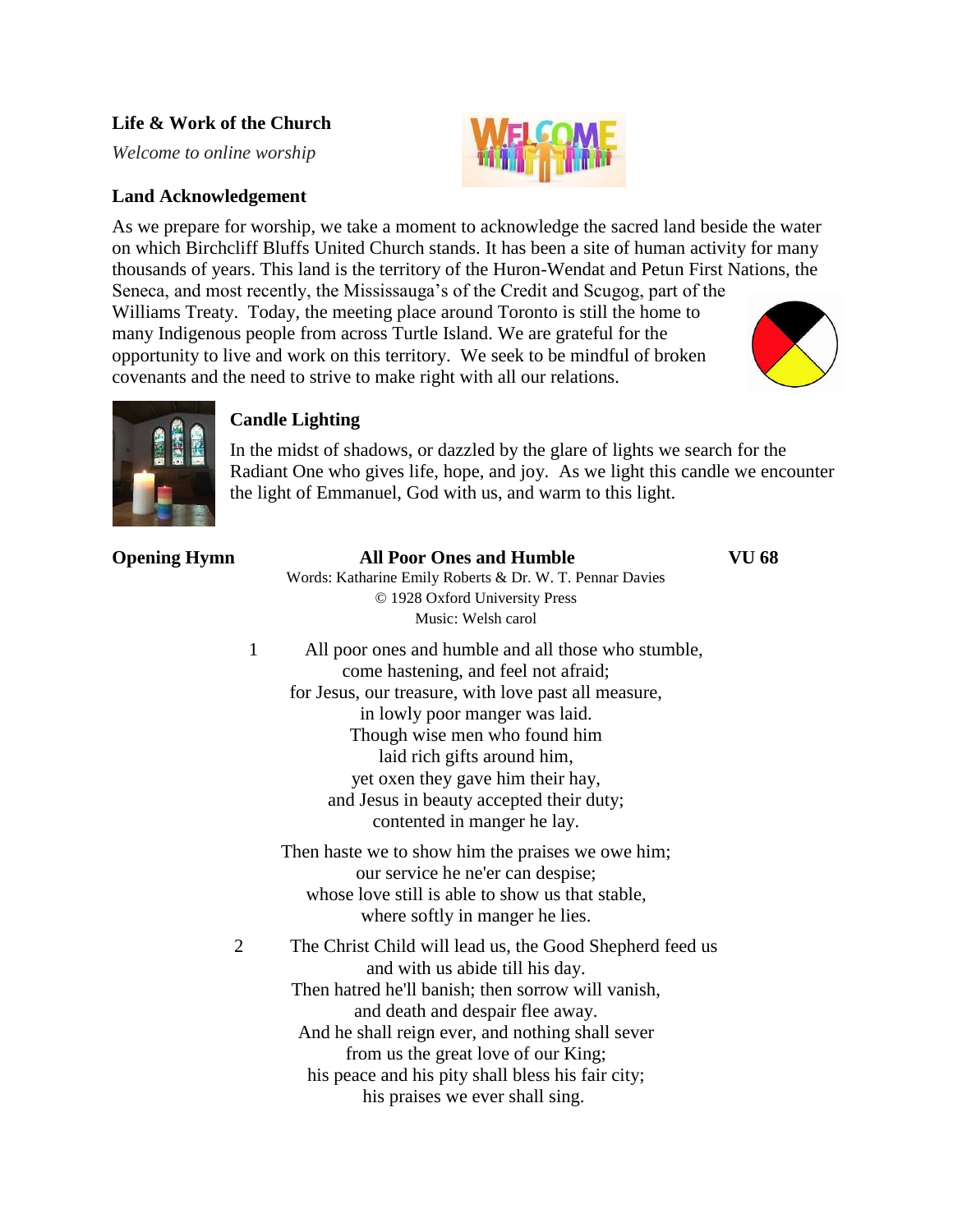Then haste we to show him the praises we owe him; our service he ne'er can despise; whose love still is able to show us that stable, where softly in manger he lies.

## **Opening Prayer**

*In the year gone by, in the year to come, and right at this moment, you are with us God. Thank you for leading and loving, teaching and caring, for changing love at work in all of us. In your love, you hold all of creation. In your hope, you give new life. In your peace, you begin again. So, what had gone and what is yet to be, we declare, Alleluia, thank you, Holy God. Amen*

### WE LISTEN FOR GOD'S WORD

| <b>Hymn</b> | <b>When Heaven's Bright With Mystery</b><br>Words: Rob Johns © 1987 Carol Johns<br>Music: Sussex Carol                                                                                                                                 | VU 93 |
|-------------|----------------------------------------------------------------------------------------------------------------------------------------------------------------------------------------------------------------------------------------|-------|
|             | 1 When heaven's bright with mystery<br>and science searches nature's art,<br>when all creation yearns for peace<br>and hope sinks deep in human hearts,<br>appear to us, O Holy Light;<br>lift from our eyes the shades of night.      |       |
|             | And Now for Something Completely Different (Part 1)                                                                                                                                                                                    |       |
| <b>Hymn</b> | <b>When Heaven's Bright With Mystery</b>                                                                                                                                                                                               | VU 93 |
|             | 2 When Herod barters power and lives<br>and Rachel's weeping fills the night,<br>when suffering's mask marks every face,<br>and Love's a refugee in flight,<br>reveal to us your word of grace<br>and make us witness to your peace.   |       |
|             | And Now for Something Completely Different (Part 2)                                                                                                                                                                                    |       |
| <b>Hymn</b> | <b>When Heaven's Bright With Mystery</b>                                                                                                                                                                                               | VU 93 |
|             | 3 When fragile faith, like desert wind,<br>blows dry and empty, hope erased,<br>when withered grass and fading flower<br>proclaim again our day's brief space,<br>breathe on the clay of our despair<br>and work a new creation there. |       |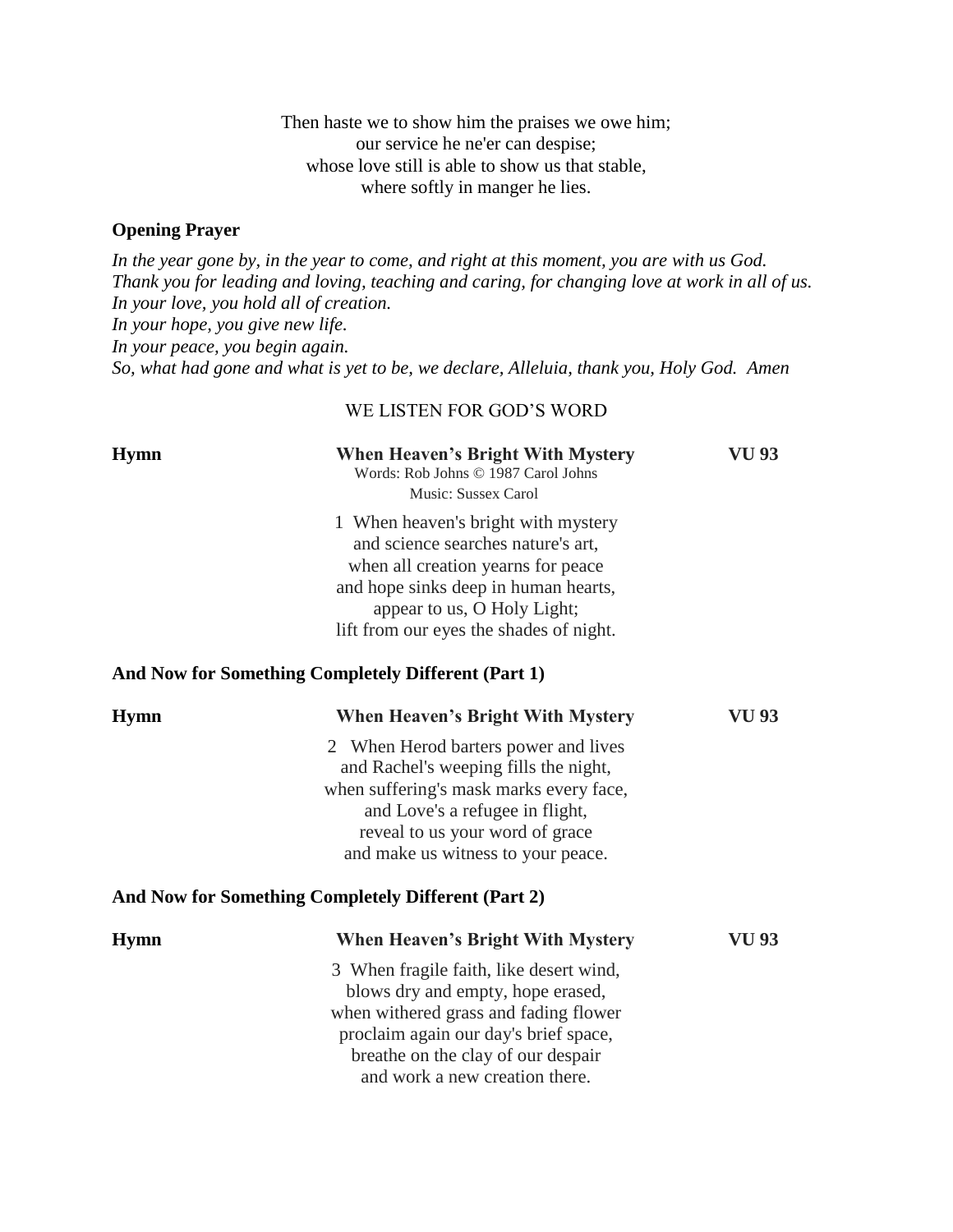## **And Now for Something Completely Different (Part 3)**

| <b>Hymn</b> | <b>When Heaven's Bright With Mystery</b> | VU 93 |
|-------------|------------------------------------------|-------|
|             | 4 When heaven's bright with mystery      |       |
|             | and stars still lead an unknown way,     |       |
|             | when love still lights a gentle path     |       |
|             | where courts of power can hold no sway,  |       |
|             | there with the Magi, let us kneel,       |       |
|             | our gifts to share, God's world to heal. |       |

## **Prayer of Illumination**

*The scriptures proclaim to us the message of your light. Loving and ever present God, shine your light on us so that we may discover and live a path that follows you. Amen*

#### **Jeremiah 31: 7-14 The Voice**

 Sing a song of joy for Jacob; shout for this greatest of nations. Shout it out with praise *in your hearts*:

"O Eternal, save Your people—

*rescue* the remnant of Israel."

**8** Watch now, as I bring them from the land to the north, as I gather *My people* from the ends of the earth.

 *Look who is* among those *returning home*: the disabled and the infirm, expectant mothers and even those giving birth—

*All of these together* in the multitude on its way home.

**9** *Listen,* as they come home weeping *and repenting,* praying *for direction, pleading for mercy* as I bring them back. *In that day* I will lead them beside *quiet* streams of water and *take them* upon a straight path where they will not stumble. *Why?* Because I am Israel's parent, and they are as my firstborn.

- **<sup>10</sup>** Listen to the word of the Eternal, you nations *of the earth*;
- take *this story* to distant shores and make it known:
- The One who scattered Israel will now gather the *people* and watch over the flock as a shepherd.

**<sup>11</sup>** For the Eternal has rescued the people and redeemed them from those who are too strong for them.

**<sup>12</sup>** The redeemed will return home and shout for joy from the top of *Mount* Zion;

they will shine with the sheer goodness of the Eternal—

The *harvests of* grain, wine, and oil; the healthy flocks and herds.

Their lives will be like a lush, well-watered garden.

From that day on, they will never know sorrow.

#### **<sup>13</sup>The eternal one speaks:**

Young ones will dance for joy; others will join them, old ones too.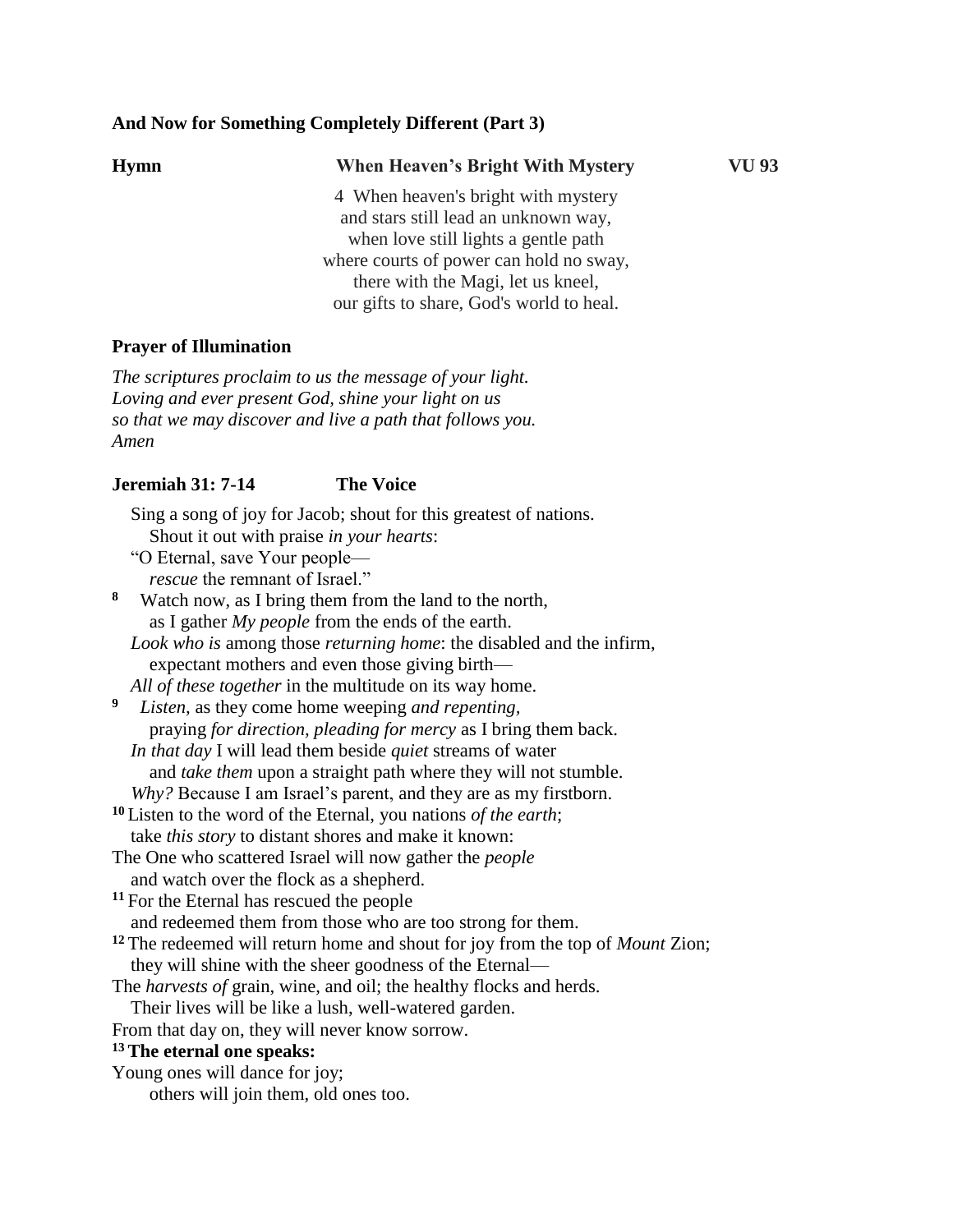For I will turn their mourning into joy.

I will comfort *My people* and replace their sorrow with gladness.

- **14** From the overflow *of sacrifices,*
	- I will satisfy My priests;

All My people will feast on My goodness.

This is what the Eternal declares!

## **John 1: 10-18 New Living Translation**

Before time itself was measured, the Voice was speaking.

The Voice was and is God.

**<sup>2</sup>** This *celestial* Word remained ever present with the Creator;

- **3** This speech shaped the entire cosmos.
- *Immersed in the practice of creating,*

all things that exist were birthed in Him.

**<sup>4</sup>** This breath filled all things

with a living, breathing light—

**<sup>5</sup>** A light that thrives in the depths of darkness,

*blazes through murky bottoms*.

It cannot and will not be quenched.

**<sup>6</sup>** A man named John, who was sent by God, *was the first to clearly articulate the source of this Light*. **<sup>7</sup>** This *baptizer* put in plain words the *elusive mystery of the Divine* Light so all might believe through him. *Some wondered whether he might be the Light*, **<sup>8</sup>** but John was not the Light. He merely pointed to the Light. **<sup>9</sup>** The true Light, who shines upon *the heart of* everyone, was coming into the cosmos.

**<sup>10</sup>** The Voice entered our world, a world that the Voice made; and yet was not recognized by the world. **<sup>11</sup>** Even though the Voice came to and for the people, they refused to *listen and* receive the Voice. **<sup>12</sup>** But for all who did receive and trust, they were *reborn as* children of God; **<sup>13</sup>** this birthright was bestowed not by human power or initiative but by God's will.

**<sup>14</sup>** The Voice took on flesh *and became human* and chose to live alongside us. We have seen the Voice, enveloped in undeniable splendor—the one *true* begotten of God—*evidenced in* the perfect balance of grace and truth. **<sup>15</sup>** John *the Baptist* testified about the Voice and shouted,

"This is the one I've been telling you is coming. This person is much greater than I am because they existed *long* before me." **<sup>16</sup>** Through this person we all receive *gifts of* grace beyond our imagination. **<sup>17</sup>** You see, Moses gave *us* rules to live by, but Jesus the Anointed offered *us* gifts of grace and truth. **<sup>18</sup>** God, unseen until now, is revealed in the Voice, God's only child, *straight from* the parent's heart.

These are essential words for us to consider in our lives today.

*Thanks be to God*

| Sermon | What in the World?                                                                          |       |
|--------|---------------------------------------------------------------------------------------------|-------|
| Hymn   | I Am The Light Of The World<br>Words & Music by Jim Strathdee<br>© 1969 Desert Flower Music | VU 87 |
|        | "I am the light of the world!"<br>You people come and follow me!"                           |       |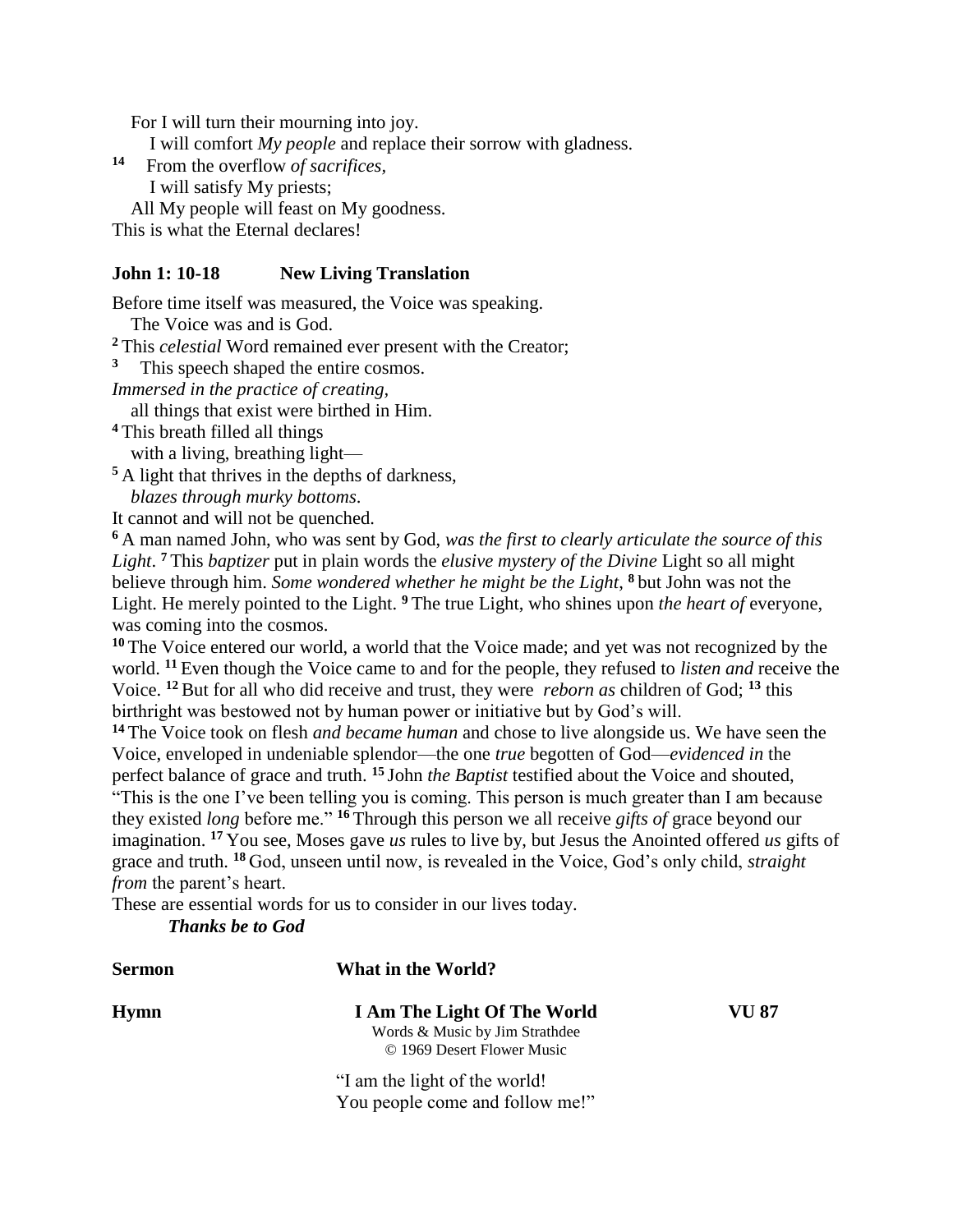If you follow and love you'll learn the mystery of what you were meant to do and be.

1 When the song of the angels is stilled, when the star in the sky is gone, when the kings and the shepherds have found their way home, the work of Christmas is begun:

> "I am the light of the world! You people come and follow me!" If you follow and love you'll learn the mystery of what you were meant to do and be.

2 To find the lost and lonely one, to heal the broken soul with love, to feed the hungry children with warmth and good food, to feel the earth below, the sky above!

> "I am the light of the world! You people come and follow me!" If you follow and love you'll learn the mystery of what you were meant to do and be.

3 To free the prisoner from all chains, to make the powerful care, to rebuild the nations with strength of goodwill, to see God's children everywhere!

> "I am the light of the world! You people come and follow me!" If you follow and love you'll learn the mystery of what you were meant to do and be.

4 To bring hope to every task you do, to dance at a baby's new birth, to make music in an old person's heart, and sing to the colours of the earth!

> "I am the light of the world! You people come and follow me!" If you follow and love you'll learn the mystery of what you were meant to do and be.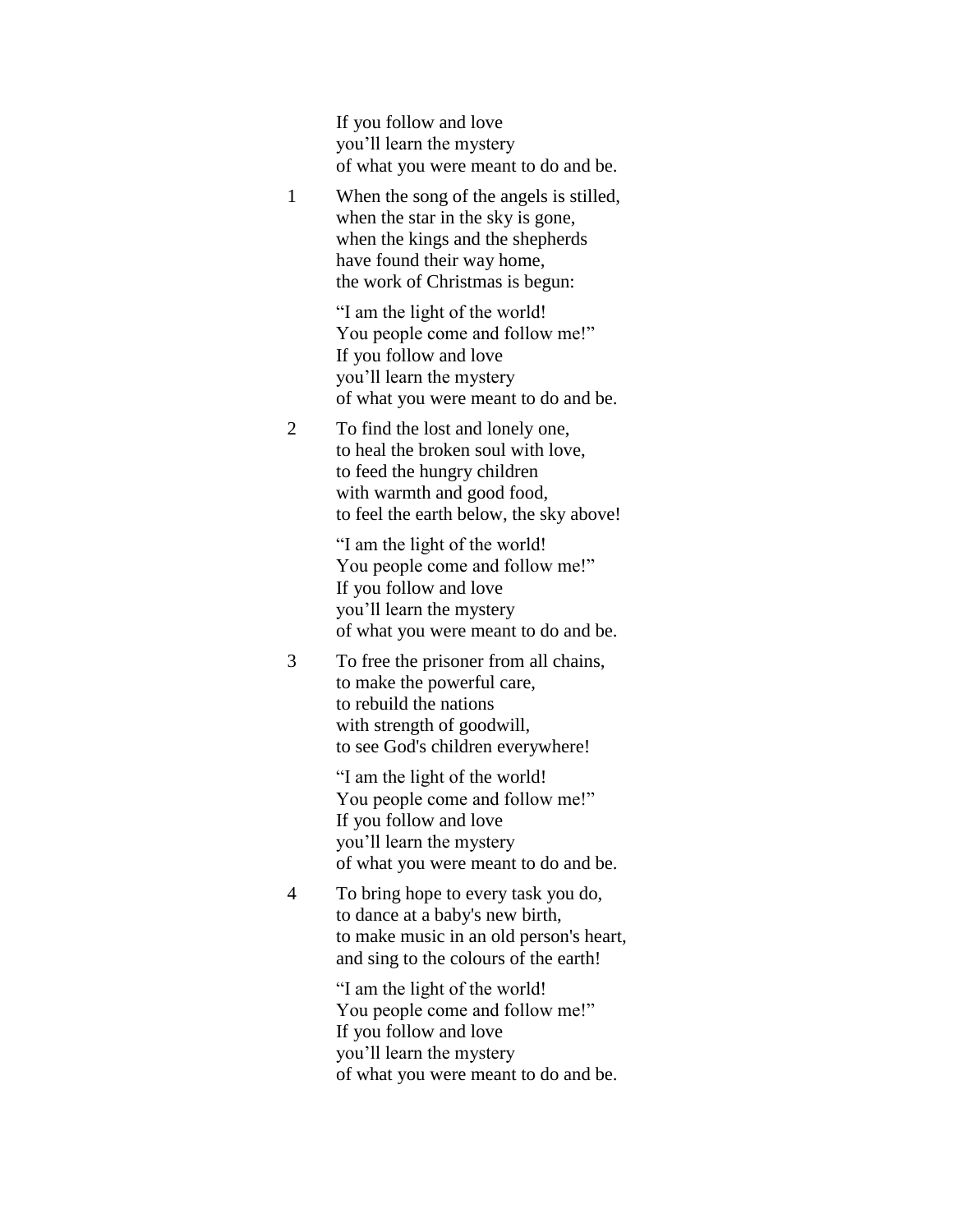## WE RESPOND TO GOD'S WORD



#### **Offering**

In our offering we share love with the world. Transform us in our giving, to be your agents of love. Amen

#### **Prayers of the People**

God we are called to be people of light.

In our connections with family and friends both near and far, your love Oh God is here. In our remembering of those who must venture into the world to work and care for us and our needs, your love Oh God is here.

We sometimes find ourselves seeking favour with the wealthy and the powerful. As we are in touch with those who are sick, sorrowing, and troubled in our own community and in the world, your love, Oh God is here.

So often our faith does not translate into action. As we reach out to meet needs for food, shelter, and companionship and to work for justice and empowerment of the oppressed, your love, Oh God is here.

We give thanks for your love, love that we know in Jesus who inspired us to find new ways to be with and for each other.

We share the words that Jesus taught us to pray together…….



*Our Father, who art in heaven, hallowed be thy name; thy kingdom come; thy will be done; on earth as it is in heaven. Give us this day our daily bread. And forgive us our trespasses, as we forgive those who trespass against us. And lead us not into temptation; but deliver us from evil. For thine is the kingdom, the power, and the glory for ever and ever. Amen.*

## BLESSING AND SENDING FORTH

| <b>Closing Hymn</b> | As With Gladness Those Of Old<br>Words: William Chatterton Dix<br>Music: Conrad Kocher                                                                                                                    | VU 81 |
|---------------------|-----------------------------------------------------------------------------------------------------------------------------------------------------------------------------------------------------------|-------|
|                     | 1 As with gladness those of old<br>did the guiding star behold,<br>as with joy they hailed its light,<br>leading onward, beaming bright,<br>so, most gracious God, may we<br>evermore your splendour see. |       |
|                     | 2 As with joyful steps they sped,<br>to that lowly manger bed,<br>there to bend the knee before<br>Christ, whom heaven and earth adore;<br>so may we with eager pace<br>ever seek your throne of grace.   |       |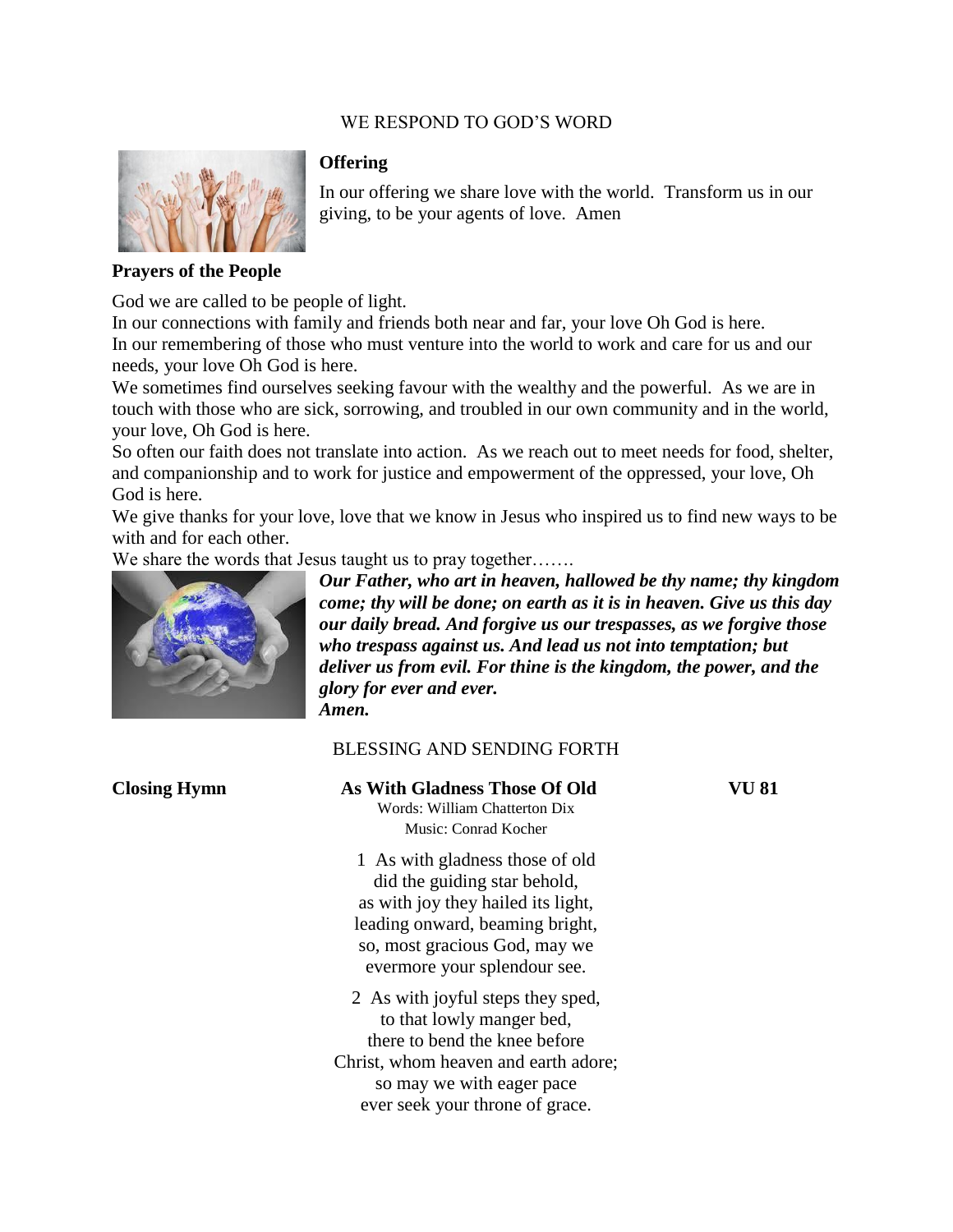4 Holy Jesus, every day keep us in the narrow way; and, when earthly things are past, bring our ransomed souls at last where they need no star to guide, where no clouds your glory hide.

5 In the heavenly country bright none shall need created light; you its light, its joy, its crown, you its sun which goes not down; there for ever may we sing hallelujah to our King.

## **Benediction & Commissioning**



As you go from this place, Receive God's grace and be open to new vision. May the love of God, the power of the Spirit, and the presence of Jesus be with you all.

**Postlude Angels From The Realms of Glory** Music: Henry Smart

> Permission to podcast/stream and reproduce the music and lyrics in this video obtained from ONE LICENSE with license A-737645. All rights reserved.

## **Other Resources for Today**

\*

Other Lectionary Readings

# **Ephesians 1:3-14 New Revised Standard Version**

Blessed be the God and Father of our Lord Jesus Christ, who has blessed us in Christ with every spiritual blessing in the heavenly places, 4 just as he chose us in Christ[\[a\]](https://www.biblegateway.com/passage/?search=Ephesians+1%3A+3-14&version=NRSV#fen-NRSV-29194a) before the foundation of the world to be holy and blameless before him in love. 5 He destined us for adoption as his children through Jesus Christ, according to the good pleasure of his will, 6 to the praise of his glorious grace that he freely bestowed on us in the Beloved. 7 In him we have redemption through his blood, the forgiveness of our trespasses, according to the riches of his grace 8 that he lavished on us. With all wisdom and insight 9 he has made known to us the mystery of his will, according to his good pleasure that he set forth in Christ, 10 as a plan for the fullness of time, to gather up all things in him, things in heaven and things on earth. 11 In Christ we have also obtained an inheritance,[\[b\]](https://www.biblegateway.com/passage/?search=Ephesians+1%3A+3-14&version=NRSV#fen-NRSV-29201b) having been destined according to the purpose